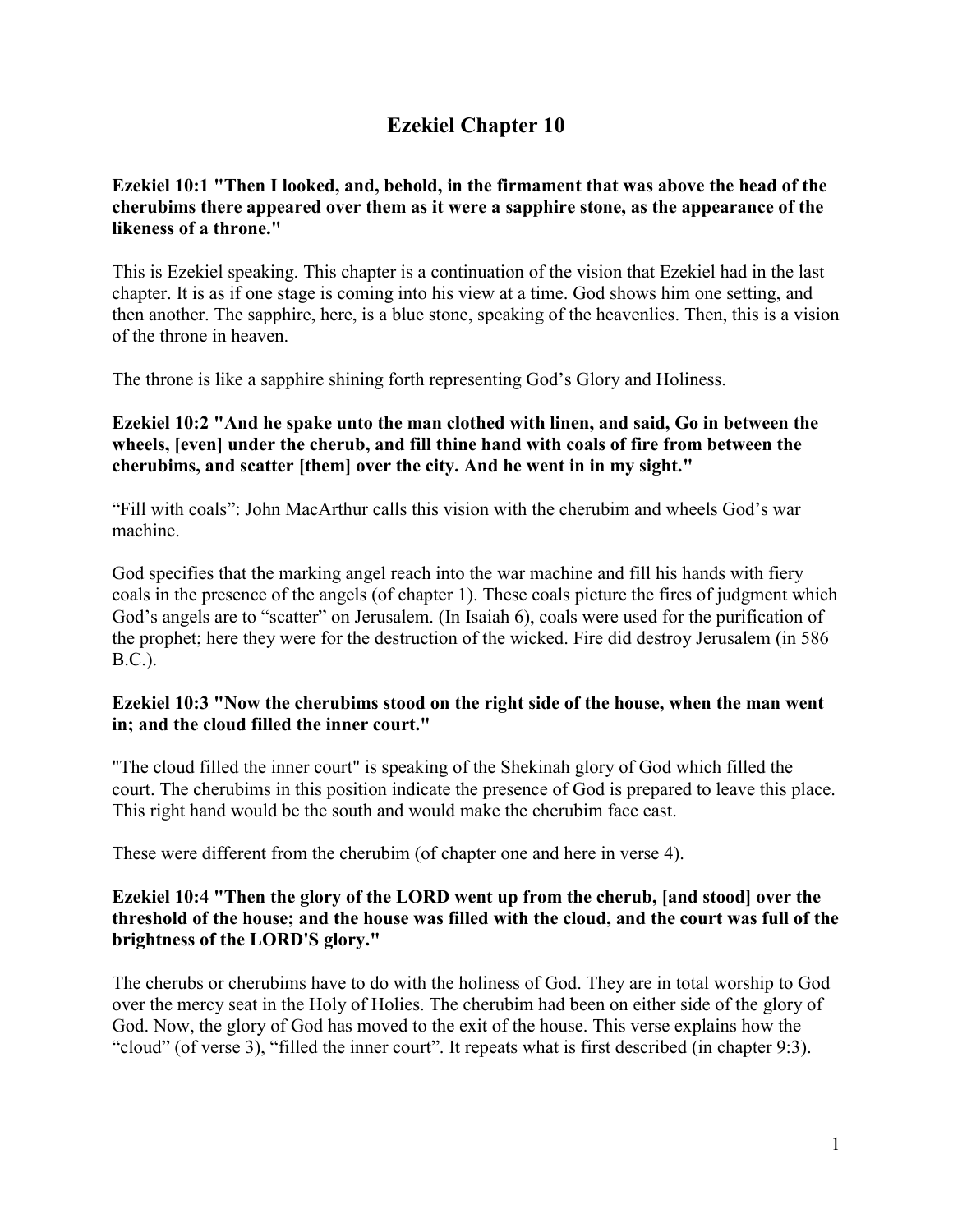The brightness of the LORD's glory is speaking of a presence of the Light of God. This Light does away with all darkness.

#### **Ezekiel 10:5 "And the sound of the cherubims' wings was heard [even] to the outer court, as the voice of the Almighty God when he speaketh."**

The wings of the cherubim were very wide. The ones in the holy place were 7 and one-half feet across, on each wing. The movement of these wings would make a very loud sound. The voice of Almighty God had been likened to thunder. This is a very loud sound then.

## **Ezekiel 10:6 "And it came to pass, [that] when he had commanded the man clothed with linen, saying, Take fire from between the wheels, from between the cherubims; then he went in, and stood beside the wheels."**

When the man clothed with linen was commanded of God to go and get the fire, He obeyed. He first stood beside the wheels.

## **Ezekiel 10:7 "And [one] cherub stretched forth his hand from between the cherubims unto the fire that [was] between the cherubims, and took [thereof], and put [it] into the hands of [him that was] clothed with linen: who took [it], and went out."**

One of the four cherubim puts the fiery coals into the marking angel's hand.

This is similar to the seraphim that took the fire and put it on the mouth of Isaiah.

Isaiah 6:6-7 "Then flew one of the seraphims unto me, having a live coal in his hand, [which] he had taken with the tongs from off the altar:" "And he laid [it] upon my mouth, and said, Lo, this hath touched thy lips; and thine iniquity is taken away, and thy sin purged."

## **Ezekiel 10:8 "And there appeared in the cherubims the form of a man's hand under their wings."**

We dealt with this in an earlier lesson.

Ezekiel 1:8 "And [they had] the hands of a man under their wings on their four sides; and they four had their faces and their wings."

Verses 9 to 17: This section is similar to (1:4-21). Four wheels on God's chariot mingled with the 4 angels coordinated with each other in precision, and each with a different one of the cherubim.

**Ezekiel 10:9 "And when I looked, behold the four wheels by the cherubims, one wheel by one cherub, and another wheel by another cherub: and the appearance of the wheels [was] as the color of a beryl stone."**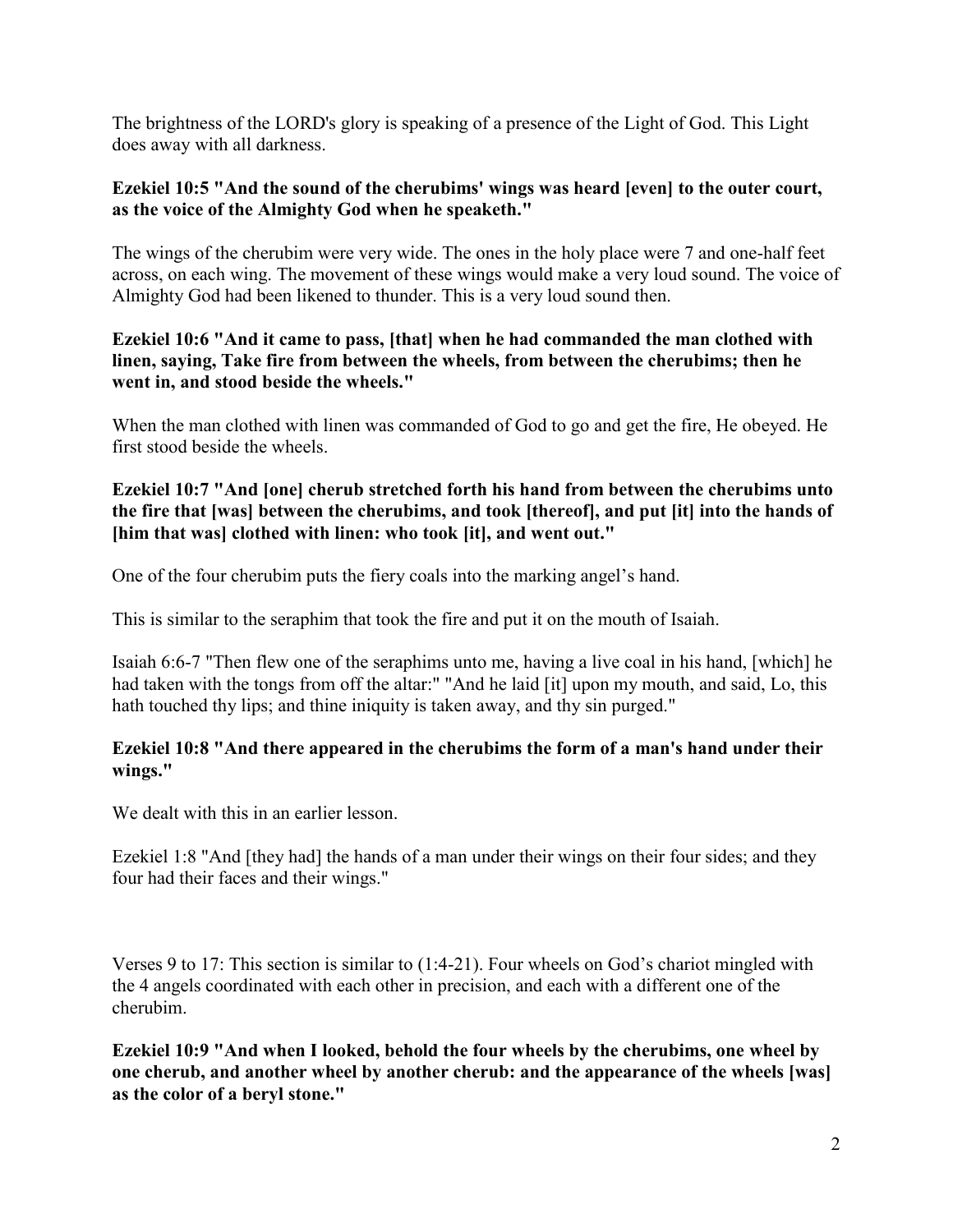All looked so much alike that it was as if one wheel blended entirely with another (verse 10). As their appearance was so unified, their action was in unison and instant (verse 11). The cherubim had bodies like men and their chariot wheels were full of eyes denoting full perception both to see the sinners and their fitting judgment.

Beryl is speaking of deep green like an emerald. Green symbolizes the earth. The presence of God reaches to the earth.

## **Ezekiel 10:10 "And [as for] their appearances, they four had one likeness, as if a wheel had been in the midst of a wheel."**

The hub of the wheel was a wheel itself (as we studied in chapter 1).

## **Ezekiel 10:11 "When they went, they went upon their four sides; they turned not as they went, but to the place whither the head looked they followed it; they turned not as they went."**

This was explained by scripture.

Ezekiel 1:12 "And they went every one straight forward: whither the spirit was to go, they went; [and] they turned not when they went".

This refers to the divine impulse by which God moved them to do His Will.

#### **Ezekiel 10:12 "And their whole body, and their backs, and their hands, and their wings, and the wheels, [were] full of eyes round about, [even] the wheels that they four had."**

The "eyes" symbolize wisdom. The many eyes coming from the wheel represent the wisdom that is throughout all the books of the Bible. These eyes may picture God's omniscience, i.e. perfect knowledge, given to these angelic servants so that they can act in judgment unerringly.

## **Ezekiel 10:13 "As for the wheels, it was cried unto them in my hearing, O wheel."**

This cry, "O wheel", is in awe of the Word of God which the wheel symbolizes.

#### **Ezekiel 10:14 "And every one had four faces: the first face [was] the face of a cherub, and the second face [was] the face of a man, and the third the face of a lion, and the fourth the face of an eagle."**

This cherub symbolizes the same as the work of the calf.

Faces as described in chapter one. These symbols identify the angels as intelligent (man), powerful (lion), servile (ox or calf), and swift (eagle).

#### **Ezekiel 10:15 "And the cherubims were lifted up. This [is] the living creature that I saw by the river of Chebar."**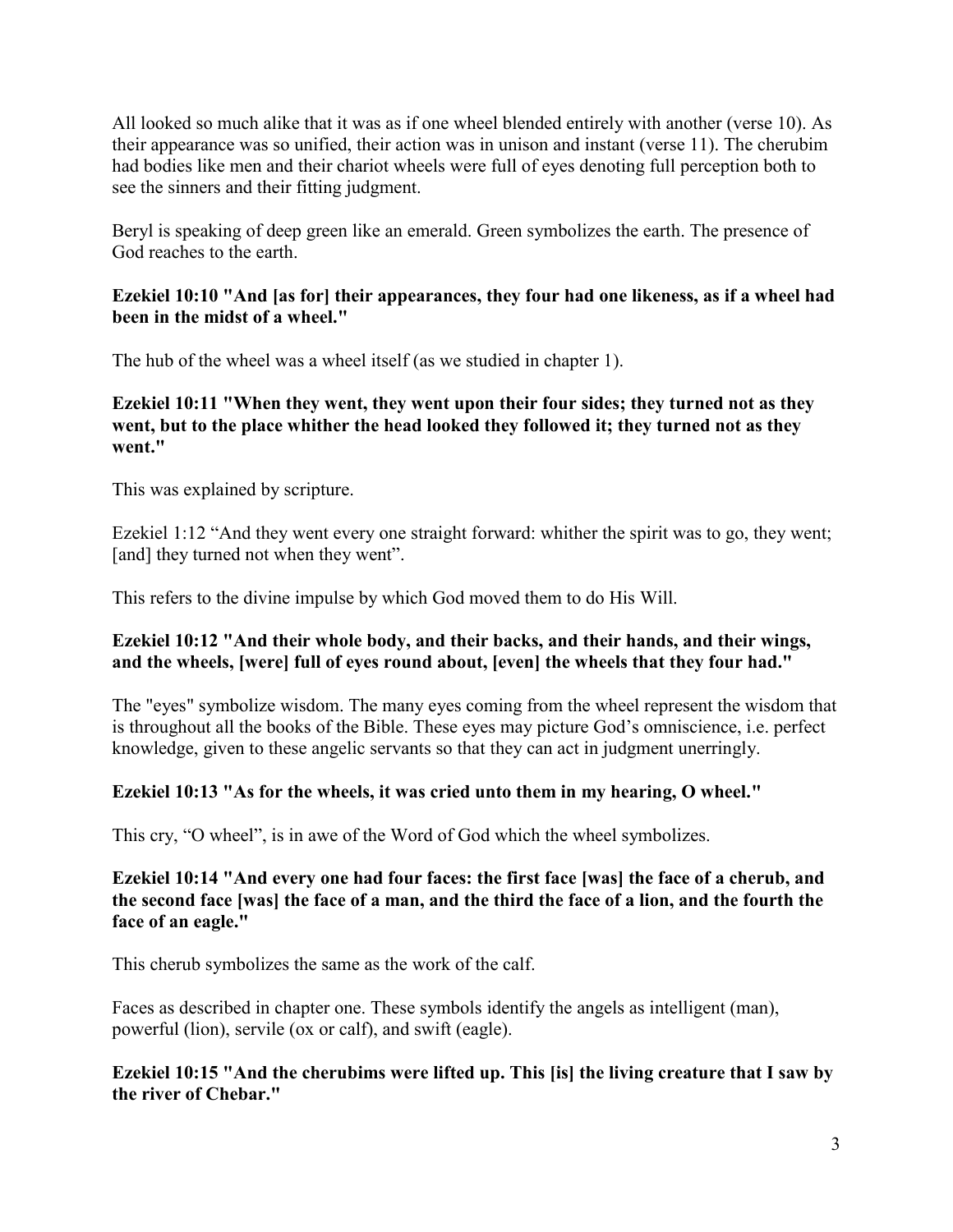This is just explaining that the vision here, and the vision in chapter one of the presence of God in the wheels are the same.

They were ready to move in unison as the Shekinah glory of God got ready to depart.

## **Ezekiel 10:16 "And when the cherubims went, the wheels went by them: and when the cherubims lifted up their wings to mount up from the earth, the same wheels also turned not from beside them."**

You cannot separate the Spirit of God and His Word. The spoken and the written Word of God is the manifestation of His power. The 4 Gospels are the focal point of the Bible. The entire Bible focuses on these 4 books. More accurately, the entire Bible focuses on Jesus in these 4 books. These cherubims show the importance of keeping God's Word holy. Holiness and the Bible teachings go together.

## **Ezekiel 10:17 "When they stood, [these] stood; and when they were lifted up, [these] lifted up themselves [also]: for the spirit of the living creature [was] in them."**

The Spirit of the Gospels is in the Word of God throughout the Bible.

## **Ezekiel 10:18 "Then the glory of the LORD departed from off the threshold of the house, and stood over the cherubims."**

This is the beginning of the departure of the presence of God from the temple. The presence of God is in His Word.

The progressive departure of the glory of the Lord continues with a move from above the threshold to a position above the four cherubim, no longer in contact with the temple structure.

#### **Ezekiel 10:19 "And the cherubims lifted up their wings, and mounted up from the earth in my sight: when they went out, the wheels also [were] beside them, and [every one] stood at the door of the east gate of the LORD'S house; and the glory of the God of Israel [was] over them above."**

This vision is showing Ezekiel, that no longer will these people be the only ones with the Word of God. God has left the temple. They left Him and His teachings in the Word first. Now, He has totally removed His presence from the temple.

There was thus written over the entire structure, as well as Israel's spiritual life, "Ichabod" (the glory has departed).

He goes out the east gate but He is coming back the same way He went out. Jesus will enter this eastern gate, when He enters Jerusalem as King of kings and Lord of lords.

It is interesting that, that particular gate is blocked up today with stones. When the Lord comes back to the earth and puts His feet on mount Olives, the mountain will cleave in two.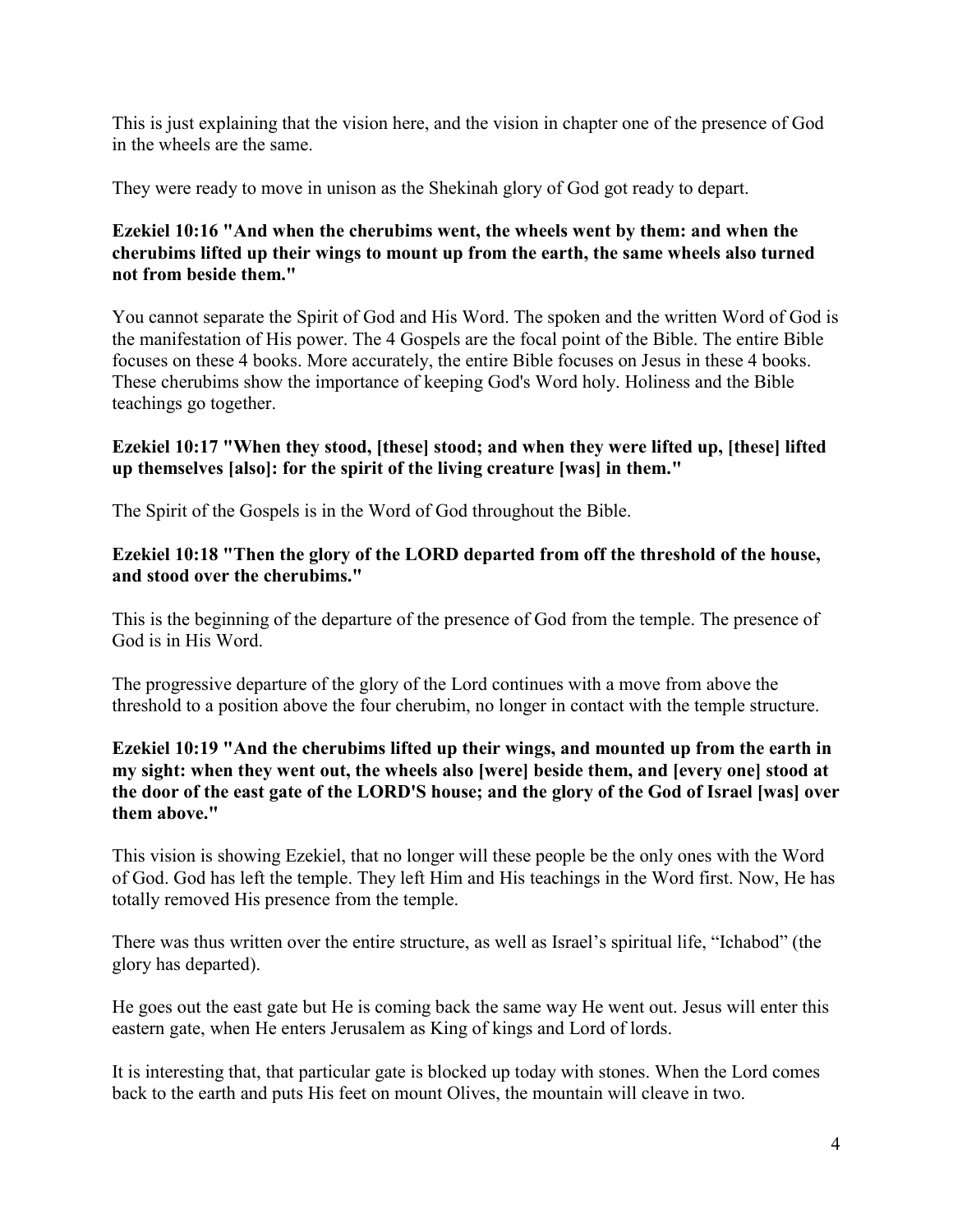## **Ezekiel 10:20 "This [is] the living creature that I saw under the God of Israel by the river of Chebar; and I knew that they [were] the cherubims."**

Somehow the cherubims and the Word of God in the Scriptures are intertwined. The cherubims symbolize the holiness of the Word of God.

## **Ezekiel 10:21 "Every one had four faces apiece, and every one four wings; and the likeness of the hands of a man [was] under their wings."**

Being "under their wings" denotes secrecy and privacy: and the whole being applied to the ministers of the word is expressive of their activity and diligence in the work of the Lord, both in private and in public. And that they make no boast nor show of their works and labors, and ascribe nothing to themselves, but all to the grace of God that is with them (1 Cor. 15:10).

## **10:22 "And the likeness of their faces [was] the same faces which I saw by the river of Chebar, their appearances and themselves: they went every one straight forward."**

This is the same as what Ezekiel saw (in chapter 1).

# **Ezekiel Chapter 10 Questions**

- 1. The sapphire is blue, which symbolizes the
- 2. Verse 1 is a vision of what?
- 3. The \_\_\_\_\_\_ \_\_\_\_\_\_ \_\_\_\_\_\_ is in Matthew, Mark, Luke, and John.
- 4. They are the \_\_\_\_\_\_\_\_\_ of the wheel.
- 5. What was the man in linen to do with the coals of fire?
- 6. Who was the only one who could go into the near presence of God in the temple?
- 7. **a** is the High Priest.
- 8. What does John chapter 1 tell us about Jesus?
- 9. What does the "scattering of the fire over the city" symbolize?
- 10. What is "the cloud filled the inner court"?
- 11. What do the cherubim have to do with?
- 12. The brightness of the glory is speaking of what?
- 13. How large was each wing of the cherubim in the temple?